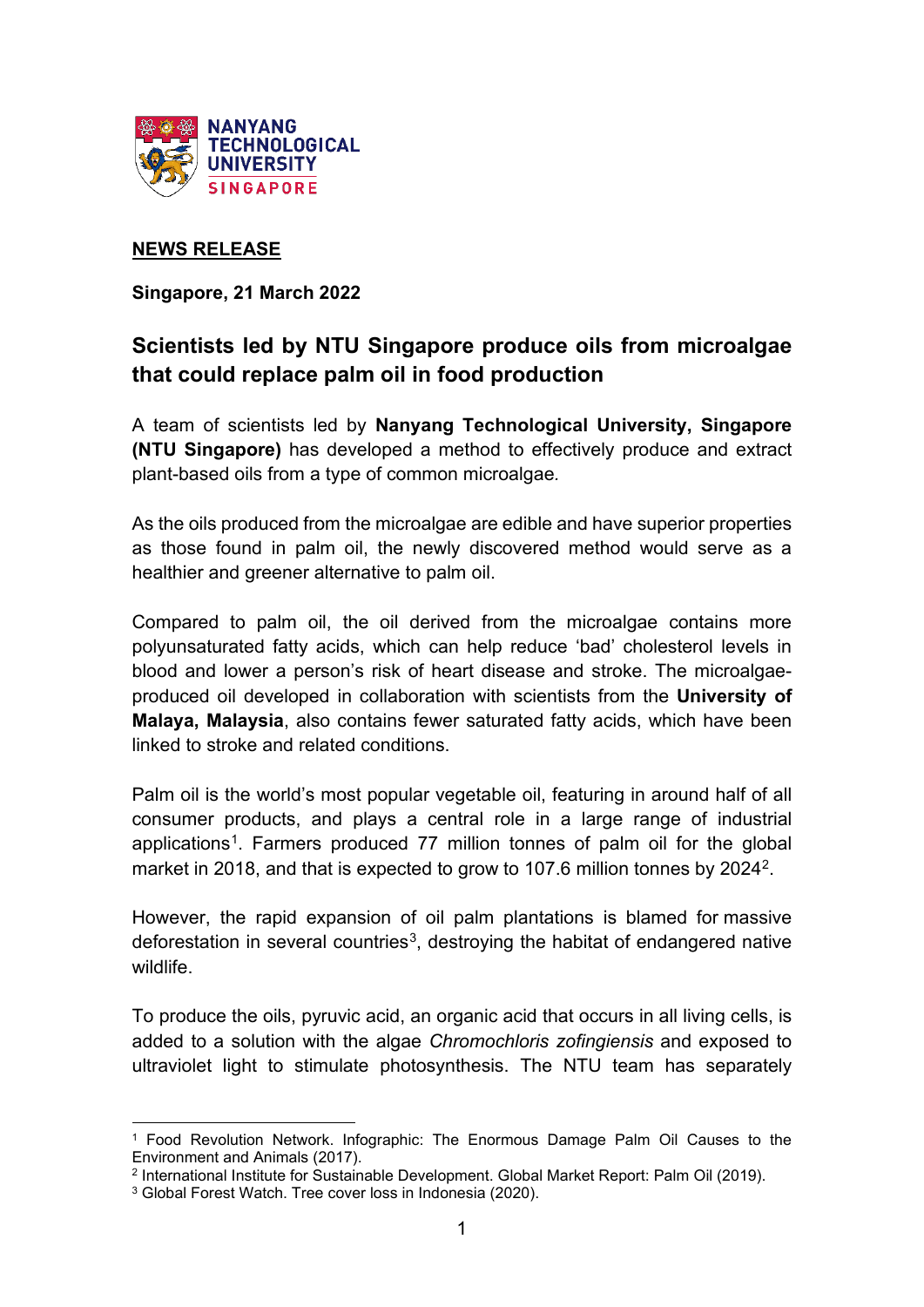developed cost-cutting innovation to replace the microalgae culture medium with fermented soybean residues while improving the yield of microalgae biomass.

After 14 days, the microalgae is washed, dried, and then treated with methanol to break down the bonds between the oils and the algae protein, so that the oils can be extracted. The team has also developed green processing technology to extract efficiently microalgae-derived plant oils.

To produce enough plant-based oil to manufacture a store-bought chocolate bar that weighs 100 grams, 160 grams of algae would be required.

The algae oil innovation presents a possible alternative to the cultivation of palm trees for oil. It also reflects NTU's commitment to mitigating our impact on the environment, which is one of four humanity's grand challenges that the University seeks to address through its **NTU 2025 strategic plan**.

The results of the study were published in the peer-reviewed academic publication *Journal of Applied Phycology* in February.

**Professor William Chen, Director of NTU's Food Science and Technology (FST) Programme,** who led the project, said: "Developing these plant-based oils from algae is yet another triumph for NTU Singapore, as we look to find successful ways to tackle problems in the agrifoodtech chain, especially those that have an adverse impact on the environment. Uncovering this as a potential human food source is an opportunity to lessen the impact the food supply chain has on our planet."

## **A triple-pronged approach to climate change: algae**

Besides serving as a greener alternative to cultivating palm trees for plant-based oils or fat, the NTU-developed technique also has the potential to help cut down on greenhouse gas emissions, as well as food waste.

The scientists say that when scaled up, the production of the plant-based oils with natural sunlight, instead of using ultraviolet lights, would help remove carbon dioxide from the atmosphere by converting it to biomass and oxygen via photosynthesis. As the microalgae grows, it converts carbon dioxide to biomass at relatively fast rates.

In a separate study, the scientists at NTU's Food Science and Technology programme have also developed a process to produce the key reaction ingredient needed to cultivate the microalgae oil, pyruvic acid. This is done by fermenting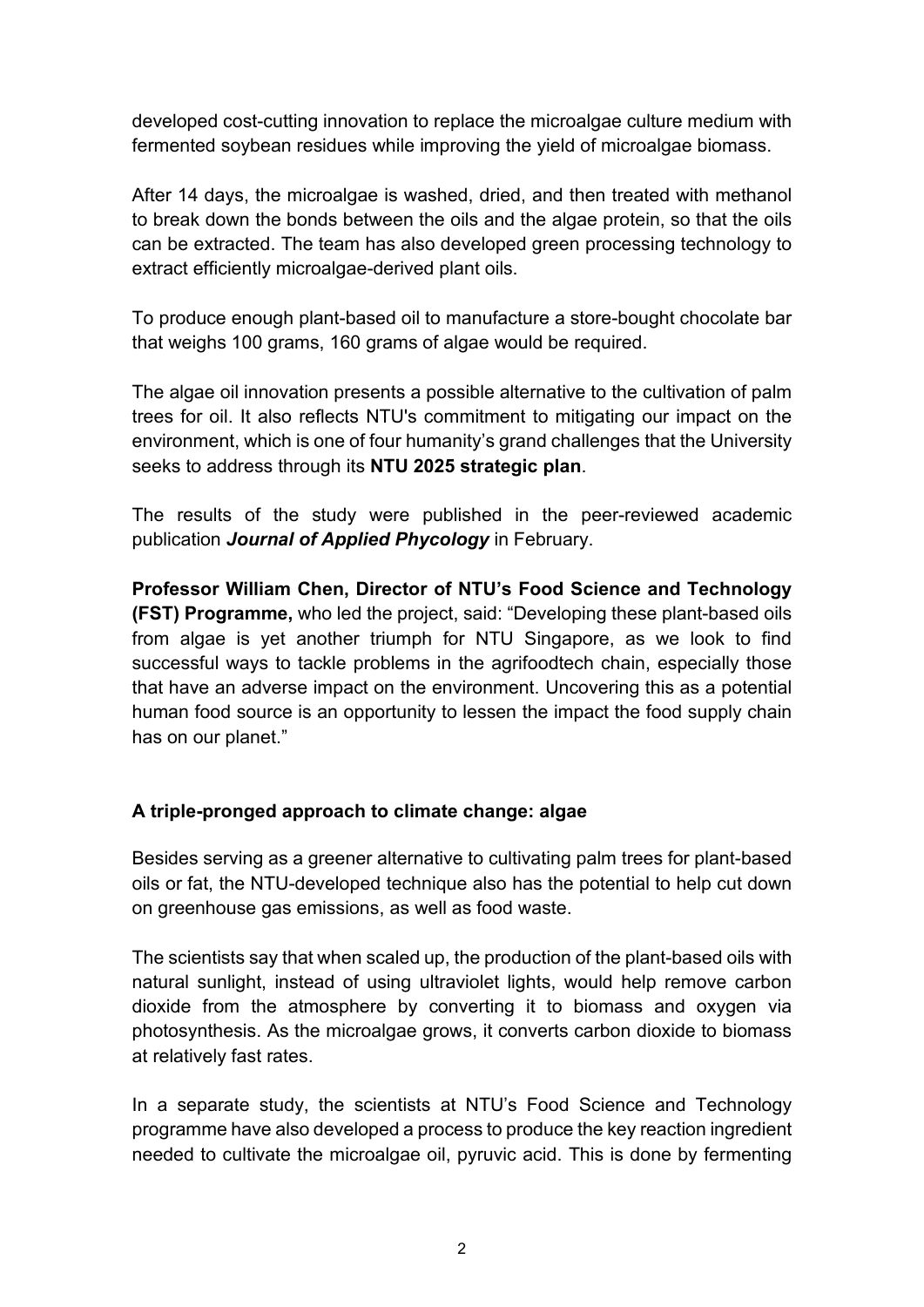organic waste products, such as soybean residues and fruit peels, which would not only reduce production costs, but help cut down on food waste.

**Prof Chen** added: "Our solution is a three-pronged approach to solving three pressing issues. We are capitalising on the concept of establishing a circular economy, finding uses for would-be waste products and re-injecting them into the food chain. In this case, we rely on one of nature's key processes, fermentation, to convert that organic matter into nutrient-rich solutions, which could be used to cultivate algae, which not only reduces our reliance on palm oil, but keeps carbon out of the atmosphere."

The scientists will be working on optimising their extraction methods to improve yield and quality. The research team has received interest from several food and beverage partners and could explore scaling up their operations within two years.

Due to the oils' properties, the NTU team will be exploring adding them to plantbased meats to improve their texture and nutritional properties. They also hope to explore pharmaceutical and cosmetic uses in products such as topical creams, lipsticks, and more.

\*\*\* END \*\*\*

#### **Notes to Editor:**

The research paper titled *["Screening ad effect evaluation of chemical inducers](https://www3.ntu.edu.sg/CorpComms2/Releases/NR2022/NR_220303_algaefat/lipids.pdf)  [for enhancing astaxanthin and lipid production in mixotrophic Chromochloris](https://www3.ntu.edu.sg/CorpComms2/Releases/NR2022/NR_220303_algaefat/lipids.pdf)  [zofingiensis"](https://www3.ntu.edu.sg/CorpComms2/Releases/NR2022/NR_220303_algaefat/lipids.pdf)* published in *Journal of Applied Phycology* in Feb 2022. DOI 10.1007/s10811-021-02618-6

#### **Media contact:**

Mr Joseph Gan Manager, Media Relations Corporate Communications Office Nanyang Technological University, Singapore Email: [joseph.gan@ntu.edu.sg](mailto:joseph.gan@ntu.edu.sg)

#### **About Nanyang Technological University, Singapore**

A research-intensive public university, Nanyang Technological University, Singapore (NTU Singapore) has 33,000 undergraduate and postgraduate students in the Engineering, Business, Science, Humanities, Arts, & Social